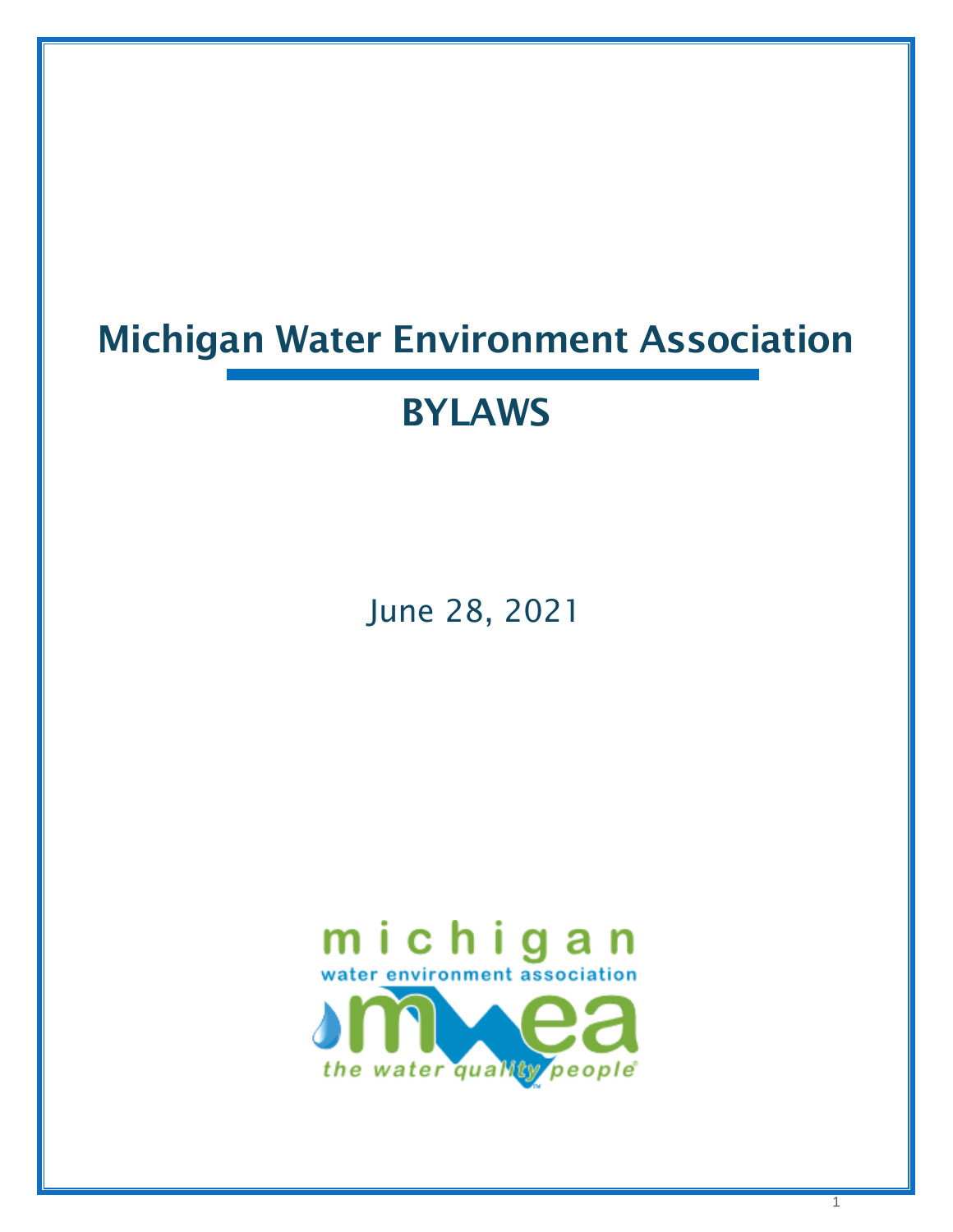# **TABLE OF CONTENTS**

|  | 1. Name                                              |                                                                                                                                                                                                                                                                                                                  |  |  |  |
|--|------------------------------------------------------|------------------------------------------------------------------------------------------------------------------------------------------------------------------------------------------------------------------------------------------------------------------------------------------------------------------|--|--|--|
|  |                                                      |                                                                                                                                                                                                                                                                                                                  |  |  |  |
|  |                                                      |                                                                                                                                                                                                                                                                                                                  |  |  |  |
|  |                                                      |                                                                                                                                                                                                                                                                                                                  |  |  |  |
|  |                                                      |                                                                                                                                                                                                                                                                                                                  |  |  |  |
|  |                                                      |                                                                                                                                                                                                                                                                                                                  |  |  |  |
|  |                                                      |                                                                                                                                                                                                                                                                                                                  |  |  |  |
|  |                                                      |                                                                                                                                                                                                                                                                                                                  |  |  |  |
|  | 7.1<br>7.2<br>7.3<br>7.4<br>7.5<br>7.6<br>7.7<br>7.8 | Board Composition; Executive Committee; Presiding Officer; Executive Director 5<br>Board Meetings; Quorum; Official Board Action; Majority Vote Required6<br>Functions and Duties of Specific Board Members; Executive Director<br>7.7.1<br>7.7.2<br>7.7.3<br>7.7.4<br>7.7.5<br>7.7.6<br>7.7.7<br>7.7.8<br>7.7.9 |  |  |  |
|  |                                                      |                                                                                                                                                                                                                                                                                                                  |  |  |  |
|  | 8.1<br>8.2<br>8.3                                    |                                                                                                                                                                                                                                                                                                                  |  |  |  |
|  |                                                      |                                                                                                                                                                                                                                                                                                                  |  |  |  |
|  | 9.1                                                  |                                                                                                                                                                                                                                                                                                                  |  |  |  |
|  |                                                      |                                                                                                                                                                                                                                                                                                                  |  |  |  |
|  | 10.1<br>10.2<br>10.3<br>10.4                         | MWEA Membership Classifications, Qualifications, Rights, and Privileges13                                                                                                                                                                                                                                        |  |  |  |
|  | 11. Dues                                             |                                                                                                                                                                                                                                                                                                                  |  |  |  |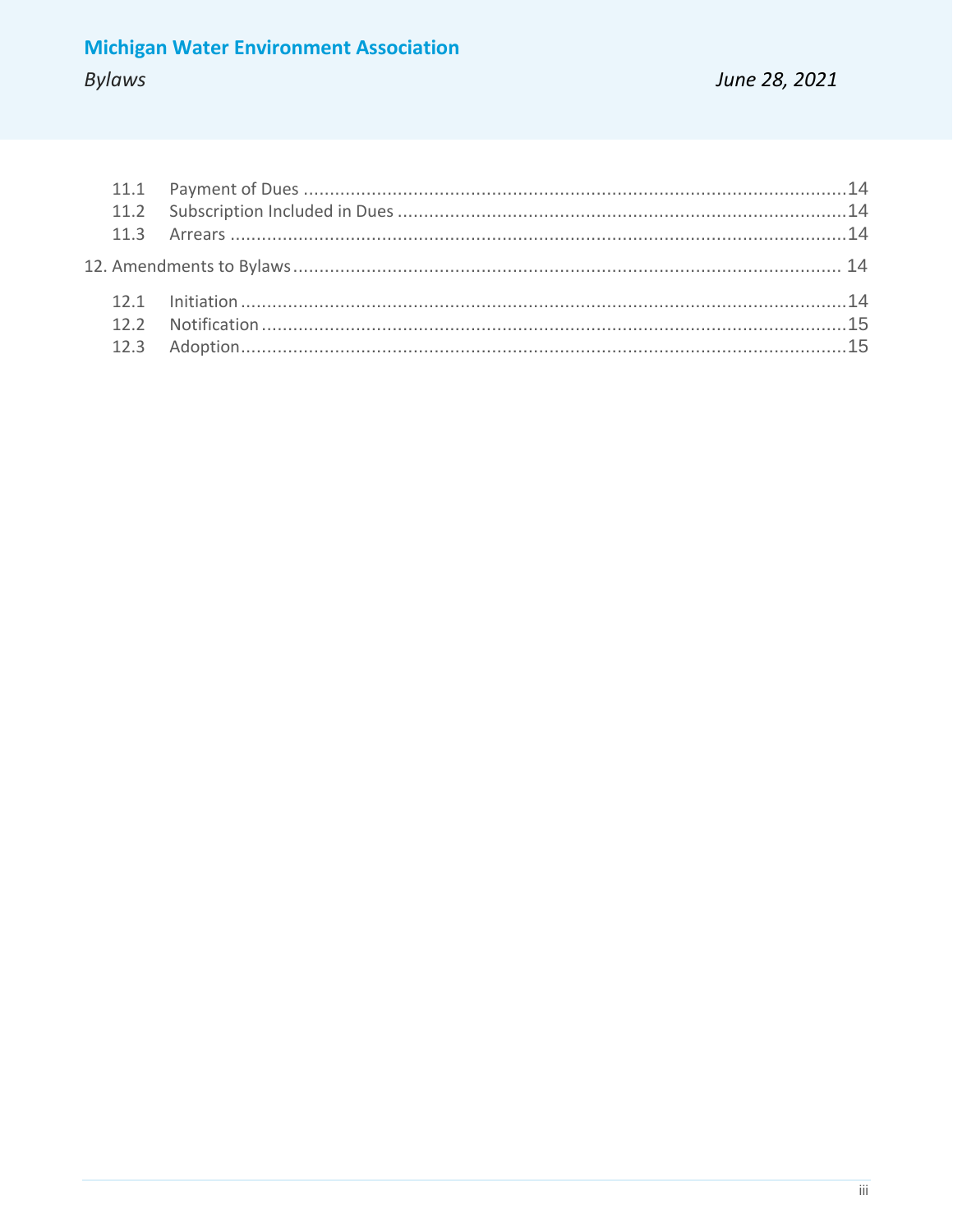### <span id="page-3-0"></span>**1.NAME**

1.1 The name of this organization shall be the Michigan Water Environment Association (MWEA). It is an organization made up of professionals and practitioners who work with Michigan's water environment.

# <span id="page-3-1"></span>**2.NONPROFIT STATUS**

2.1 MWEA is a 501(c)(3) nonprofit tax-exempt organization as provided for under applicable state and federal laws and regulations.

# <span id="page-3-2"></span>**3.AFFILIATION**

- 3.1 MWEA shall be a member association of the Water Environment Federation (WEF).
- 3.2 MWEA certifies its acceptance of the WEF Bylaws. It is MWEA's intent that the MWEA Bylaws as set forth herein shall be in harmony with the WEF Bylaws.

# <span id="page-3-3"></span>**4. FISCAL YEAR**

4.1 The fiscal year of MWEA shall be January 1 through December 31.

# <span id="page-3-4"></span>**5.MEMBER ASSOCIATION BOUNDARIES; SERVICE AREA**

- 5.1 The exclusive service area of MWEA shall consist of the State of Michigan.
- 5.2 The geographic boundaries of the MWEA service area shall not be revised except as consistent with the WEF Bylaws and approved by the MWEA Board and the WEF Board.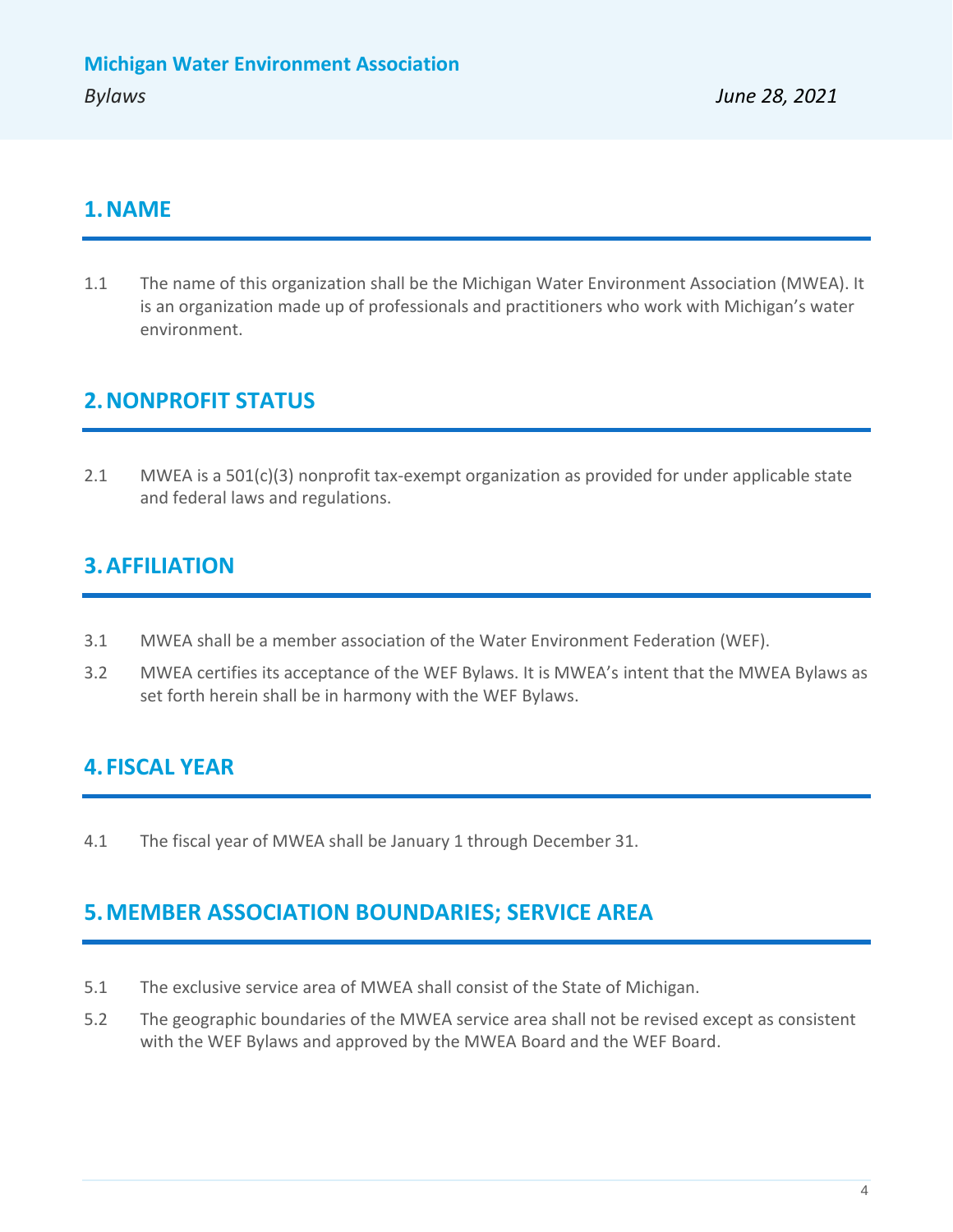### <span id="page-4-0"></span>**6.MWEA CORE DOCUMENTS**

- 6.1 In addition to the Bylaws, MWEA shall have Statements of Policy as well as a clear and relevant Mission and Vision with a well-defined Strategic Plan and Direction.
	- 6.1.1 The MWEA Statements of Policy shall provide further detail and definition of the key objectives defined in these Bylaws as well as include pertinent policies for the Organization. Statements of Policy shall be reviewed annually and revised as needed.
	- 6.1.2 MWEA's Strategic Direction consists of the mission, vision, core values, and critical objectives. These should be reviewed and revised as needed to maintain relevance.
	- 6.1.3 The MWEA Strategic Plan consists of measurable strategic goals to meet identified critical objectives.
	- 6.1.4 The Strategic Plan shall be reviewed, updated, and approved by the Board of Directors at least once every three years.

# <span id="page-4-1"></span>**7.BOARD OF DIRECTORS; EXECUTIVE COMMITTEE**

- <span id="page-4-2"></span>7.1 Governing Body
	- 7.1.1 The MWEA Board of Directors (the "Board") is the governing body of MWEA and holds legal authority and fiduciary responsibilities on behalf of MWEA and its membership.
	- 7.1.2 The Board is responsible for the governance, oversight control, and strategic direction of MWEA under such Statements of Policy or other rules as the Board may determine, subject to the specific requirements and conditions of the Bylaws.
- <span id="page-4-3"></span>7.2 Board Composition; Executive Committee; Presiding Officer; Executive Director
	- 7.2.1 The Board shall consist of a minimum of nine (9) members including the President, Past-President, President-Elect, Vice-President, Treasurer, Secretary, the allotted number of representatives to the WEF House of Delegates (Federation Delegates), and Association Director(s). Members of the Board are referred to herein as "Board Members."
	- 7.2.2 Terms of the Board Members shall commence at the close of the Annual Conference awards banquet and shall terminate at the close of the Annual Conference awards banquet in the year the term expires, unless otherwise specified in Section 7.7. Term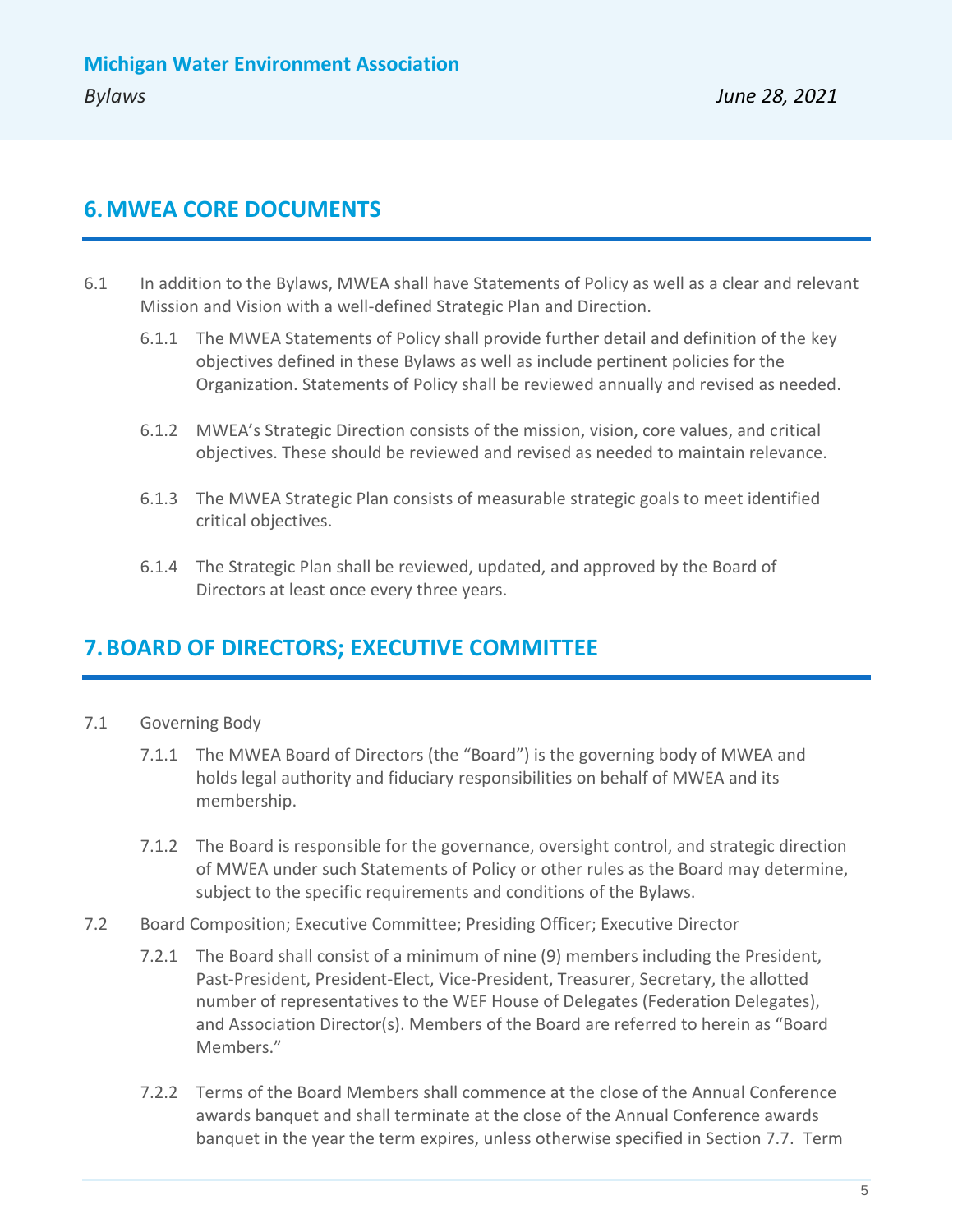limitations may be waived or modified upon a two-thirds vote of the Board in response to unforeseen and/or unusual circumstances.

- 7.2.3 Up to three (3) additional Board Positions may be created by and appointed by the Board to meet the needs of MWEA, subject to any requirements and conditions specified by the Board and in accordance with the Statements of Policy or other rules as the Board may determine. Appointment shall follow established voting policies.
- 7.2.4 No Board Member shall serve in a dual capacity; provided, however, that if approved by a majority of the Board, an existing Board Member may be appointed to temporarily serve in a dual capacity to fill an additional member position that has been vacated before the full term of that other position expired. This temporary dual appointment shall continue only until such time that the vacated position is subsequently filled in accordance with the Statements of Policy.
- 7.2.5 The Board's Executive Committee shall consist of the President, the President-Elect, the Vice-President, the Secretary, and the Treasurer. Members of the Executive Committee shall be referred to herein as "Executive Officers."
- 7.2.6 The President shall have the leadership oversight of MWEA affairs and shall serve as the presiding officer of the Board and the Executive Committee.
- 7.2.7 If the position of MWEA Executive Director is filled, the Executive Director shall serve on the Board and the Executive Committee in an ex-officio (nonvoting) capacity.
- 7.2.8 At a properly called regular or special meeting of the Board at which a quorum is present, upon a two-thirds affirmative vote of the Board members then voting, any Board member may be removed from his or her position with or without cause.
- <span id="page-5-0"></span>7.3 Board Meetings; Quorum; Official Board Action; Majority Vote Required
	- 7.3.1 The Board shall meet not less than four (4) times annually at such times as required to direct the affairs of MWEA. A minimum of 30 days' notice of regular meetings shall be given by the President to the members of the Board. In addition to the scheduled regular meetings, the Board may hold other meetings as determined necessary and appropriate by the President.
	- 7.3.2 For emergency matters, the President may convene the Board by such emergency procedures as established in the Statements of Policy.
	- 7.3.3 A majority of the members of the Board present at a duly noticed meeting shall constitute a quorum for purposes of conducting the Board's official governing functions. Board members may participate remotely in Board meetings, such as by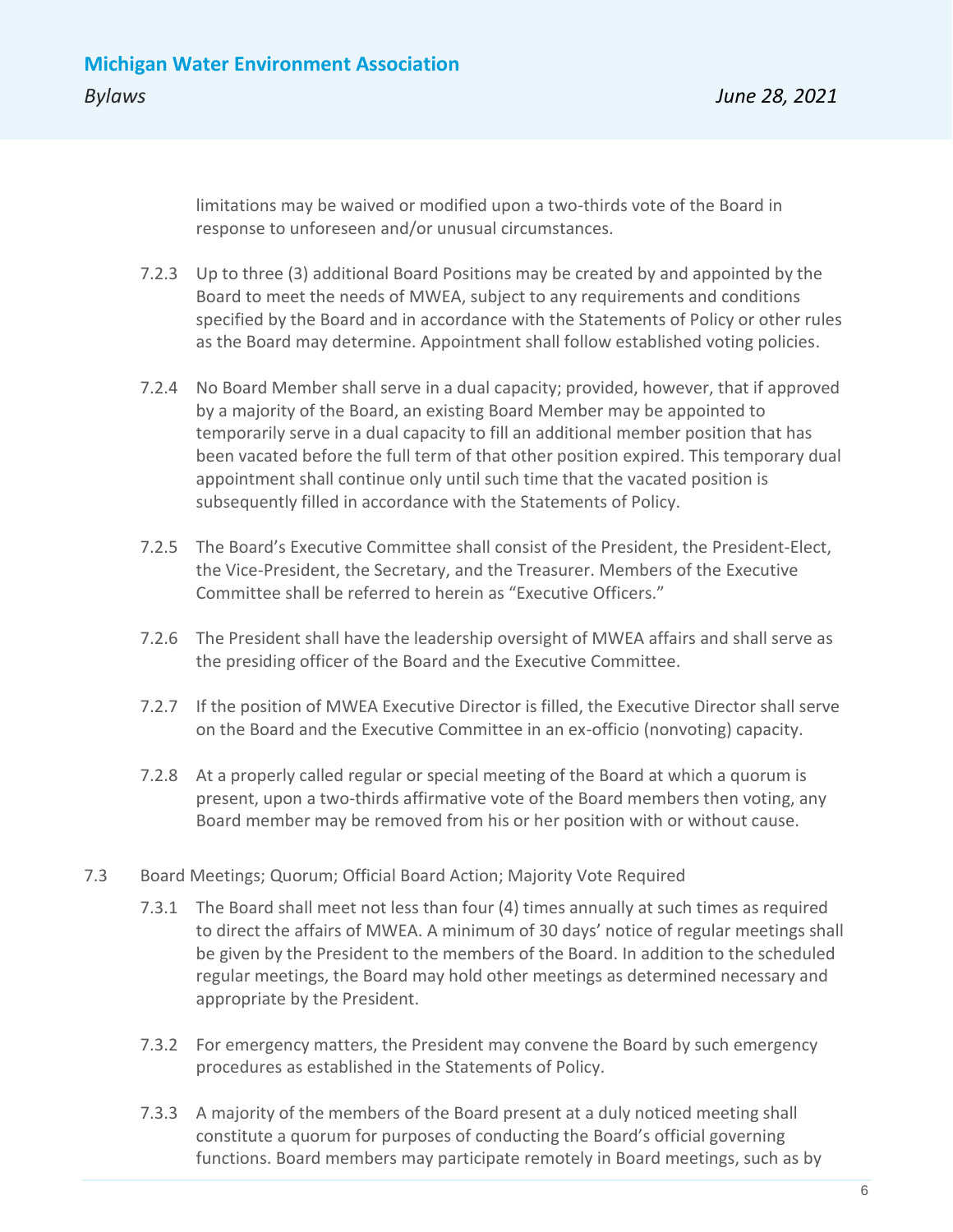teleconference, and be considered present for purposes of determining a quorum. The Board may establish in the Statements of Policy additional voting procedures for special or emergency circumstances, including, but not limited to, voting by email.

- 7.3.4 Except as otherwise specifically provided by the Bylaws, all official actions of the Board shall require a majority vote of those members present at a scheduled meeting for which a quorum exists.
- 7.3.5 A Board Member may abstain from voting on any matter being considered by the Board.
- <span id="page-6-0"></span>7.4 Executive Committee Meetings
	- 7.4.1 The Executive Committee shall meet as frequently as determined necessary and appropriate by the President. A minimum of 30 days' notice of regular meetings shall be given by the President to the Executive Officers. In addition to the scheduled regular meetings, the Executive Committee may hold other meetings as determined necessary and appropriate by the President.
	- 7.4.2 A majority of the Executive Officers present at a duly noticed meeting shall constitute a quorum for purposes of conducting the Executive Committee's official functions. Executive Officers may participate remotely in Executive Committee meetings, such as by teleconference, and be considered present for purposes of determining a quorum. The Board may establish in the Statements of Policy additional voting procedures for special or emergency circumstances, including, but not limited to, voting by email.
	- 7.4.3 All official actions of the Executive Committee shall require a majority vote of the Executive Officers present at a scheduled meeting for which a quorum exists.
	- 7.4.4 An Executive Officer may abstain from voting on any matter being considered by the Executive Committee.
	- 7.4.5 All decisions are subject to review by the Board of Directors and the Committee may not obligate the Association monies by any act or decision without express approval of the Board of Directors.
	- 7.4.6 The Executive Committee may have additional responsibilities as defined in the Statements of Policy.
- <span id="page-6-1"></span>7.5 Annual Business Meeting
	- 7.5.1 The regular Annual Business Meeting shall be held at the time and place designated by the Board and may be held in conjunction with the Annual Conference.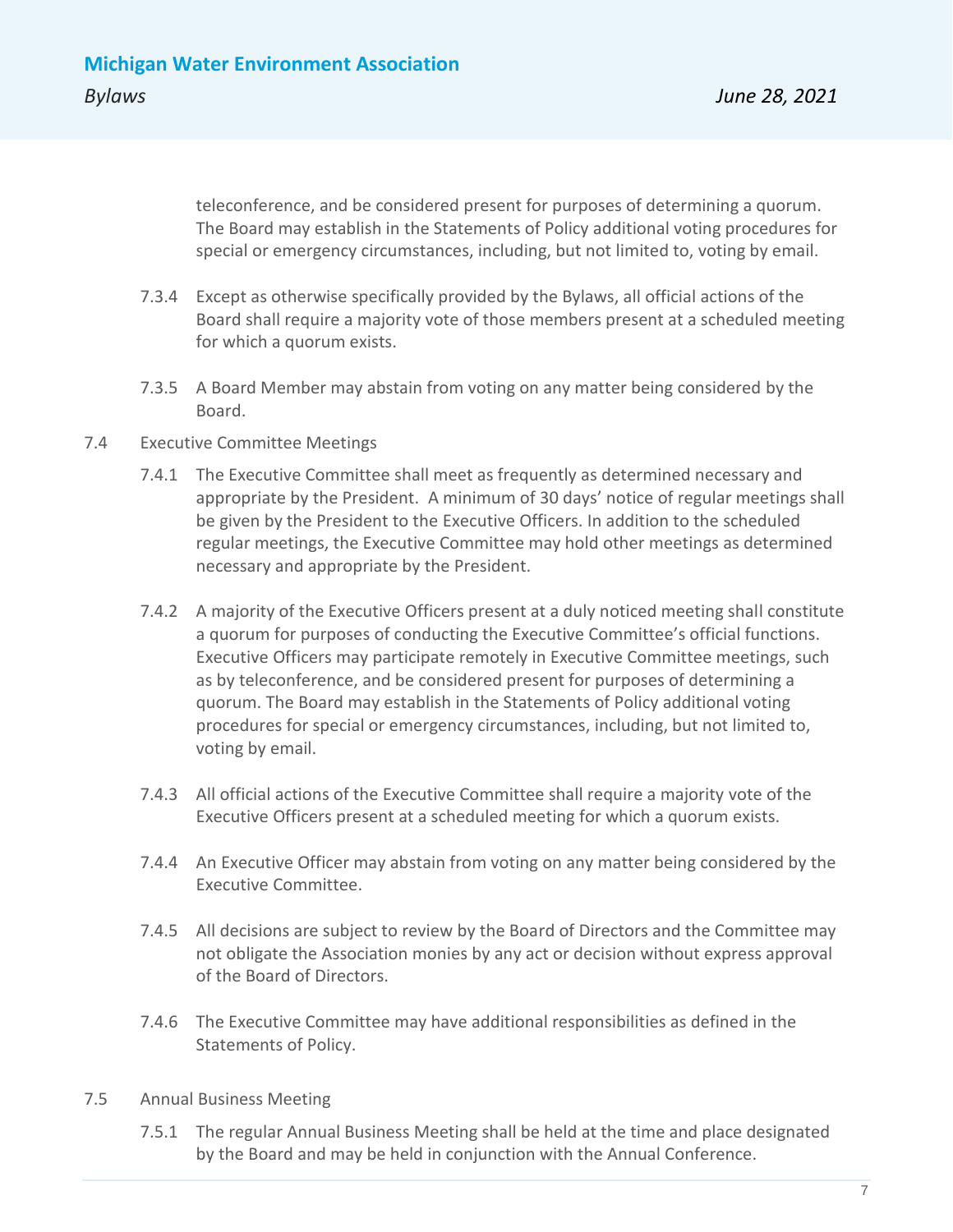- 7.5.2 The Executive Director shall notify the membership of the time and place of the Annual Business Meeting at least 60 days prior to the designated date.
- <span id="page-7-0"></span>7.6 Duties of the Board; In General
	- 7.6.1 Set and advance MWEA's Strategic Direction and Plan.
	- 7.6.2 Be the legal representative body of MWEA and conduct MWEA affairs subject to the requirements and conditions set forth in the Bylaws.
	- 7.6.3 Develop, implement, maintain, and amend Statements of Policy for the effective and efficient operation of MWEA.
	- 7.6.4 Develop and adopt, prior to the beginning of the fiscal year, an annual budget; oversee the budget during the fiscal year; and make the budget available upon request to the membership.
	- 7.6.5 Authorize annually the expenditure of funds for regular operation of MWEA and for other specific purposes. No financial commitments shall be incurred that are beyond the funds available or reasonably anticipated to be available to MWEA as provided by the annual budget and through the office of the Treasurer.
	- 7.6.6 Direct the investment and care of MWEA funds.
	- 7.6.7 Negotiate and approve agreements and/or contracts between MWEA and third parties.
	- 7.6.8 Determine and set the annual dues of all classes of MWEA membership for the current year.
	- 7.6.9 Determine and set any applicable MWEA service fee schedules.
	- 7.6.10 Establish, create, and dissolve volunteer MWEA standing committees and ad hoc committees as deemed necessary by the Board for the successful performance of MWEA.
	- 7.6.11 Provide general direction to volunteer MWEA standing committees and ad hoc committees.
	- 7.6.12 Receive all committee reports and take appropriate action on recommendations made in the reports.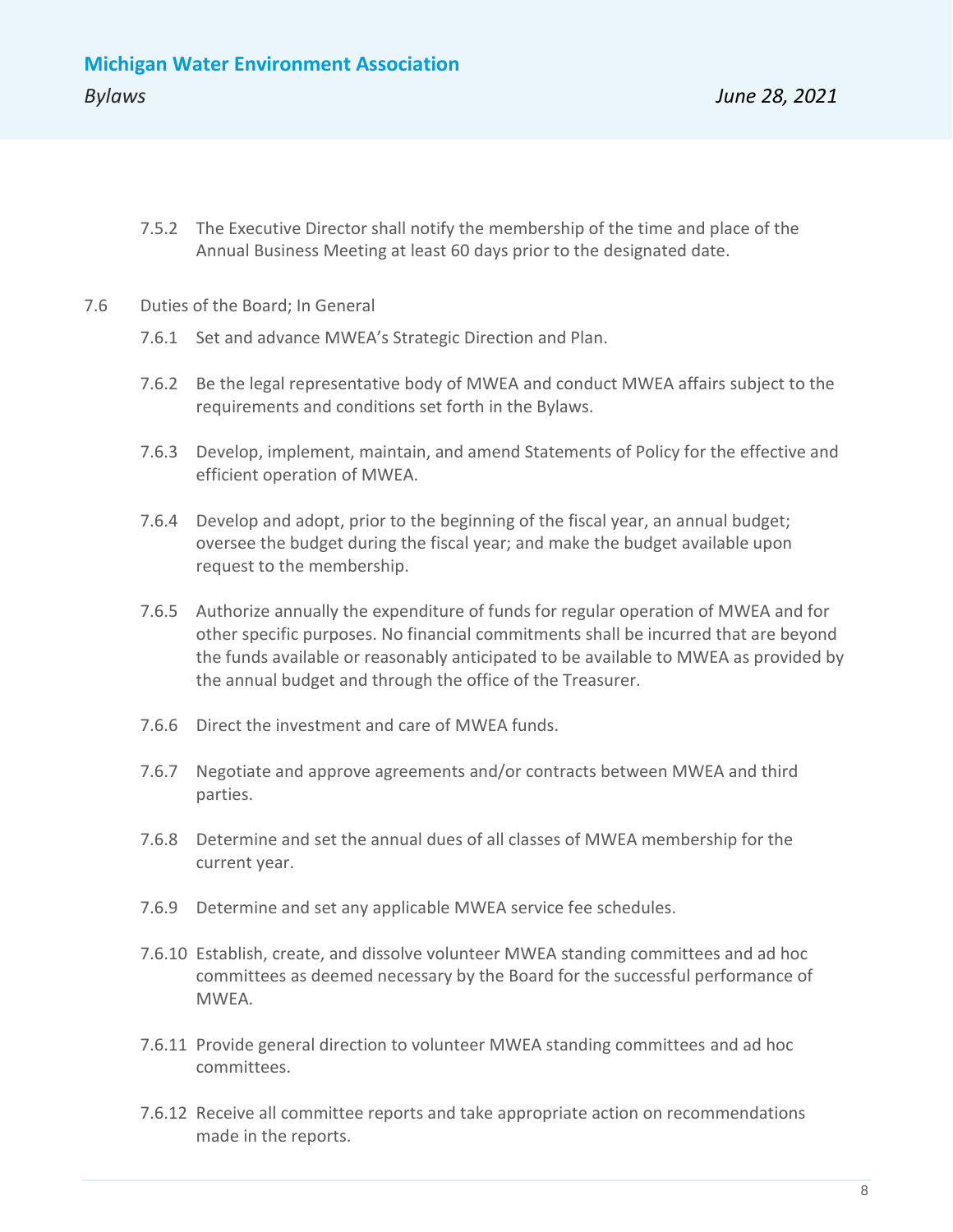- 7.6.13 Propose changes to the Bylaws for consideration by the MWEA membership at the Annual Meeting as otherwise provided by the Bylaws.
- 7.6.14 Represent MWEA at water resource related conferences, summits, and other functions, and with other partner organizations or entities, as determined necessary and appropriate by the Board.
- 7.6.15 Select, hire, evaluate, and provide general oversight of the Executive Director.

7.6.15.1 If the position of the Executive Director is to be filled, the Board shall select for appointment an Executive Director of MWEA. Upon approval by two-thirds vote of a quorum of the Board Members, the appointment of the Executive Director shall be ratified.

7.6.15.2 The Board may, by two-thirds vote of a quorum of the Board Members, terminate the employment of the Executive Director.

7.6.15.3 The Board shall determine the compensation of the Executive Director upon such terms and conditions as the Board in its judgment determines is fair and reasonable.

- <span id="page-8-1"></span><span id="page-8-0"></span>7.7 Functions and Duties of Specific Board Members; Executive Director
	- 7.7.1 President

The President shall be the executive officer of MWEA, shall have leadership oversight and general supervision of the affairs of MWEA and shall perform such duties as prescribed by the Statements of Policy.

The term of the President shall be for one year. The President shall be ineligible for immediate re-election as President.

In the absence of the President, the President-Elect shall act. If the President-Elect cannot act, the Vice-President shall do so. If the Vice-President cannot act, the latest living Past-President shall do so. The Board shall appoint one of its members to act if the latest living Past-President cannot do so.

#### <span id="page-8-2"></span>7.7.2 President-Elect

The President-Elect (along with the Vice-President) shall assist the President in the performance of the President's duties as delegated by the President. The term of the President-Elect shall be for one year.

The President-Elect shall perform such additional duties as assigned by the Board and as prescribed by the Statements of Policy.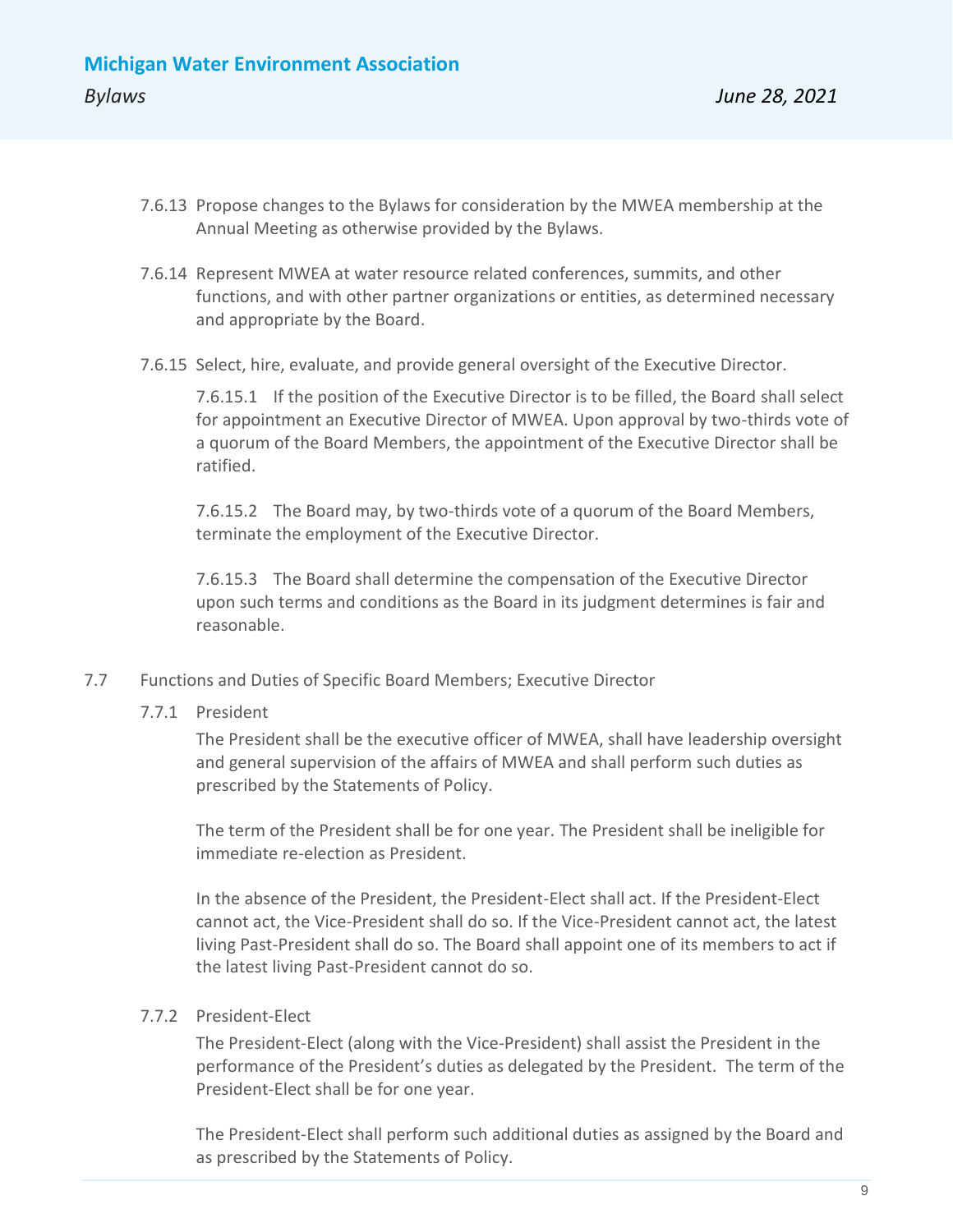#### <span id="page-9-0"></span>7.7.3 Vice-President

The Vice-President (along with the President-Elect) shall assist the President in the performance of the President's duties as delegated by the President. The term of the Vice-President shall be for one year.

The Vice-President shall perform such additional duties as assigned by the Board and as prescribed by the Statements of Policy.

#### <span id="page-9-1"></span>7.7.4 Treasurer

The Treasurer shall manage the financial affairs of MWEA as directed by the Board, and shall have supervision of the funds and other assets of MWEA.

The Treasurer's term of office shall be three years. The Treasurer is eligible for an additional three-year term but may not serve more than two consecutive terms.

The Treasurer shall perform such additional duties as assigned by the Board and as prescribed by the Statements of Policy.

#### <span id="page-9-2"></span>7.7.5 Secretary

The Secretary shall perform such secretarial duties as assigned by the Board and as prescribed by the Statements of Policy.

The Secretary's term of office shall be three years. The Secretary is eligible for an additional three-year term but may not serve more than two consecutive terms.

#### <span id="page-9-3"></span>7.7.6 Past-President

The Past-President shall perform such duties provided in the Statements of Policy, or as may be assigned by the Board. The term of the Past-President shall be for one year.

#### <span id="page-9-4"></span>7.7.7 Federation Delegates

The Federation Delegates shall represent MWEA in the conducting of all business with regard to the WEF House of Delegates, shall be a member of WEF, shall perform such duties as prescribed in the WEF Bylaws, and shall perform such additional duties as prescribed by the Statements of Policy.

The term of office of each Federation Delegate shall be three years. Each Federation Delegate is eligible for an additional three-year term but may not serve more than two consecutive terms. The terms of the Federation Delegates shall be staggered so that only one is elected in a given year, unless it is necessary to fill a vacancy.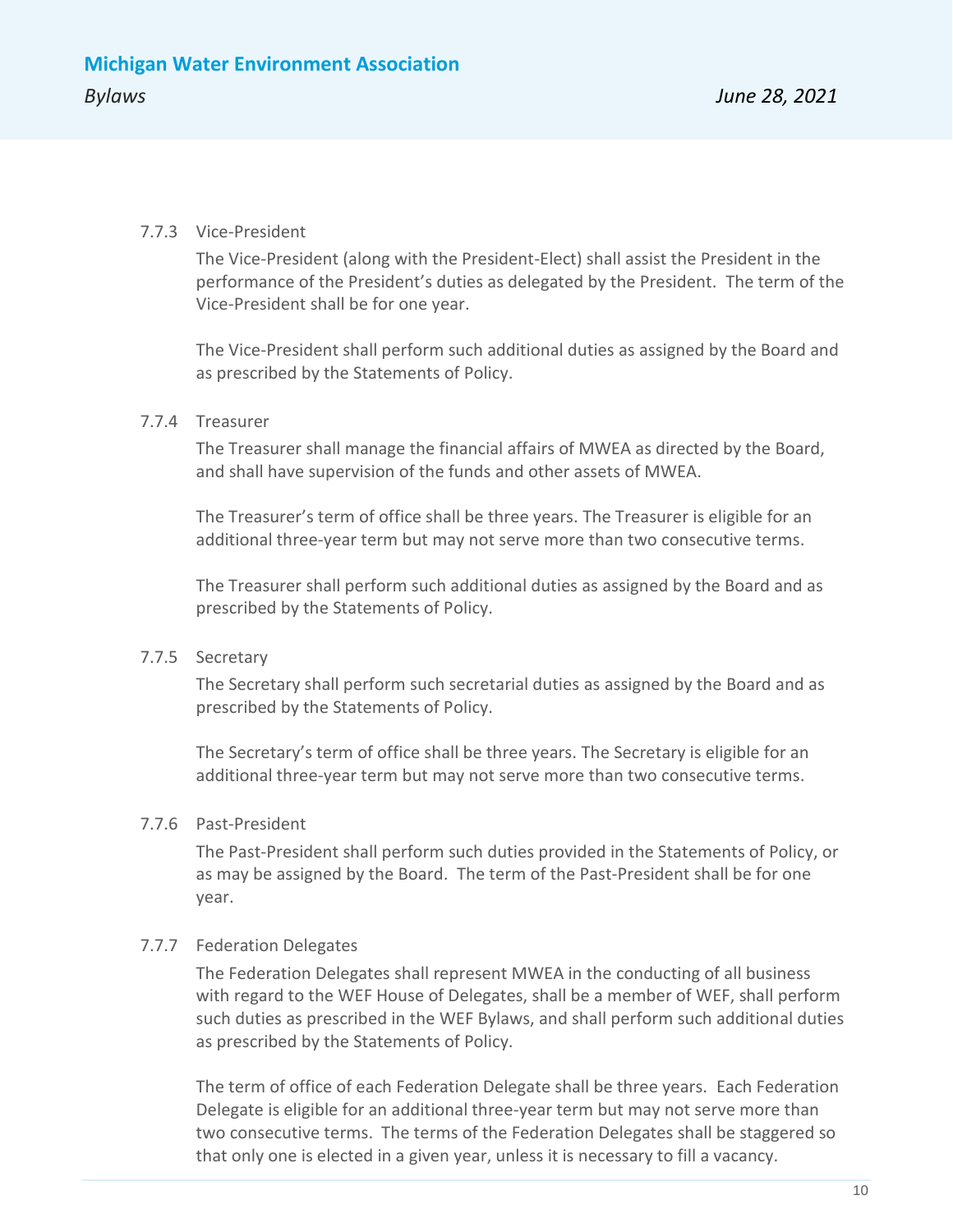The term of office for the Federation Delegates commences with the second organizational meeting of the WEF House of Delegates at the annual WEFTEC. New Federation Delegates shall become voting members of the MWEA Board after the Annual Conference awards banquet.

#### <span id="page-10-0"></span>7.7.8 Association Director

The Association Director(s) shall perform such duties as prescribed by the Statements of Policy.

The term of office for each Association Director shall be three years. Each Association Director is eligible for an additional three-year term but may not serve more than two consecutive terms. The terms of the Association Directors shall be staggered so that only one is elected in a given year, unless it is necessary to fill a vacancy.

#### <span id="page-10-1"></span>7.7.9 Executive Director

7.7.9.1 The Executive Director (if that position is filled) shall have the authority to conduct, manage, and direct the day-to-day business and affairs of MWEA, oversee staff and finances, and shall perform such duties as assigned by the Board or as may be further provided in the Bylaws and Statements of Policy.

7.7.9.2 During any period that the Executive Director position is not filled, the Board shall designate one or more members of the Board or MWEA staff to perform various duties and functions assigned by the Board or as otherwise provided in the Bylaws and Statements of Policy.

#### <span id="page-10-2"></span>7.8 Nominations and Election of Board Members

7.8.1 MWEA shall have a Nominations Committee, as defined in the Statements of Policy. Board Member nominees shall be recommended by the Nominations Committee, reviewed and approved by the Board of Directors, and elected at the Annual Business Meeting as provided by in the Statements of Policy.

# <span id="page-10-3"></span>**8. ORGANIZATIONAL PURPOSE, FINANCIAL ACTIVITIES, AND DISTRIBUTION OF ASSETS**

- <span id="page-10-4"></span>8.1 Organizational Purpose
	- 8.1.1 MWEA is organized exclusively for charitable, educational, and scientific purposes,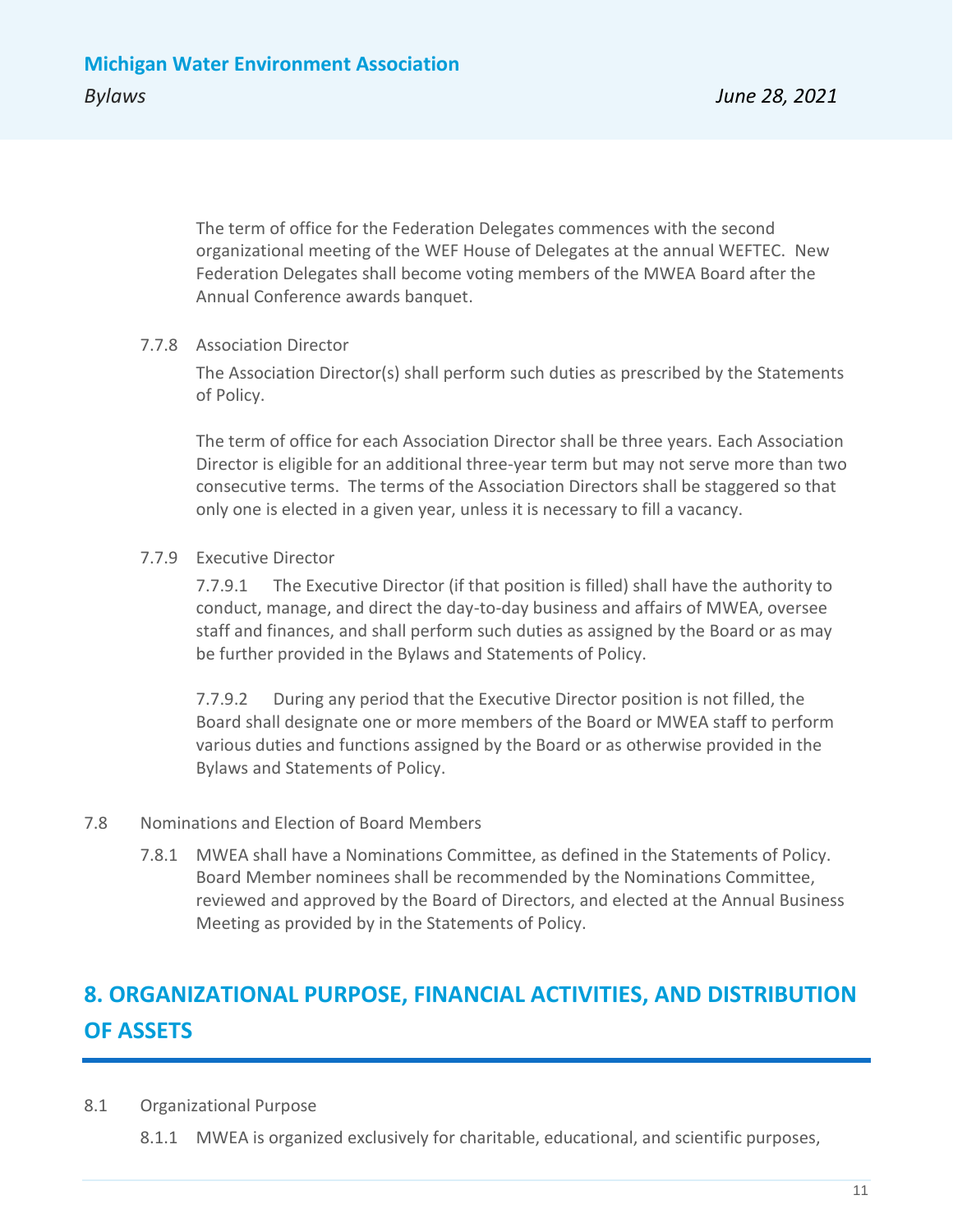including, for such purposes, the making of distributions to organizations that qualify as exempt organizations under Section 501 (c) (3) of the Internal Revenue Code of 1954 (or corresponding provision of any future United States Internal Revenue Law).

- 8.1.2 No activities of MWEA or its organized committees, its Board Members, or membership shall be carried on in the name of MWEA, which would disqualify MWEA from exempt organization status under the above-referenced statute or other applicable laws or regulations.
- <span id="page-11-0"></span>8.2 Financial Activities
	- 8.2.1 No part of the net earnings of MWEA shall incur to the benefit of, or be distributed to its members, Board Members, or other private persons, except that MWEA shall be authorized and empowered to pay reasonable compensation for services rendered and to make payments and distributions in furtherance of the objectives of MWEA. MWEA may finance lobbying activities in support of advancing legislation that benefits its membership, provided that such efforts receive Board support and do not threaten the MWEA's status as a 501(c)(3) entity under applicable laws and regulations. MWEA shall not participate in or intervene in (including the publishing or distribution of statements) any political campaign. Notwithstanding any other provision herein, MWEA shall not carry on any other activities not permitted to be carried on (a) by an organization exempt from federal income tax under Section 501 (c) (3) of the Internal Revenue Code of 1954, or the corresponding provision of any future United States Internal Revenue Law, or (b) by an organization, contributions to which are deductible under Section 170 (c) (2) of the Internal Revenue Code of 1954 (or the corresponding provision of any future United States Internal Revenue Law).
- <span id="page-11-1"></span>8.3 Dissolution/Distribution of Assets
	- 8.3.1 Dissolution of MWEA may take place with the consent of a minimum of 75% of the members of MWEA.
	- 8.3.2 Upon the dissolution of MWEA, the Board shall, after paying or making provision for the payment of all of the liabilities of MWEA, dispose of all of the assets of MWEA exclusively for the purpose of MWEA in such manner, or to such organization or organizations organized and operated exclusively for charitable, education, or scientific purposes as shall at the time qualify as an exempt organization or organizations under Section 501 (c) (3) of the Internal Revenue Code of 1954 (or the corresponding provision of any future United States Internal Revenue Law), as the Board shall determine. Any such assets not so disposed of shall be disposed of by a Court of the County in which the principal office of MWEA is then located, exclusively for such purposes or to such organization or organizations, as said court shall determine, which are organized and operated exclusively for such purposes. Notice of dissolution shall be given to WEF within 30 days.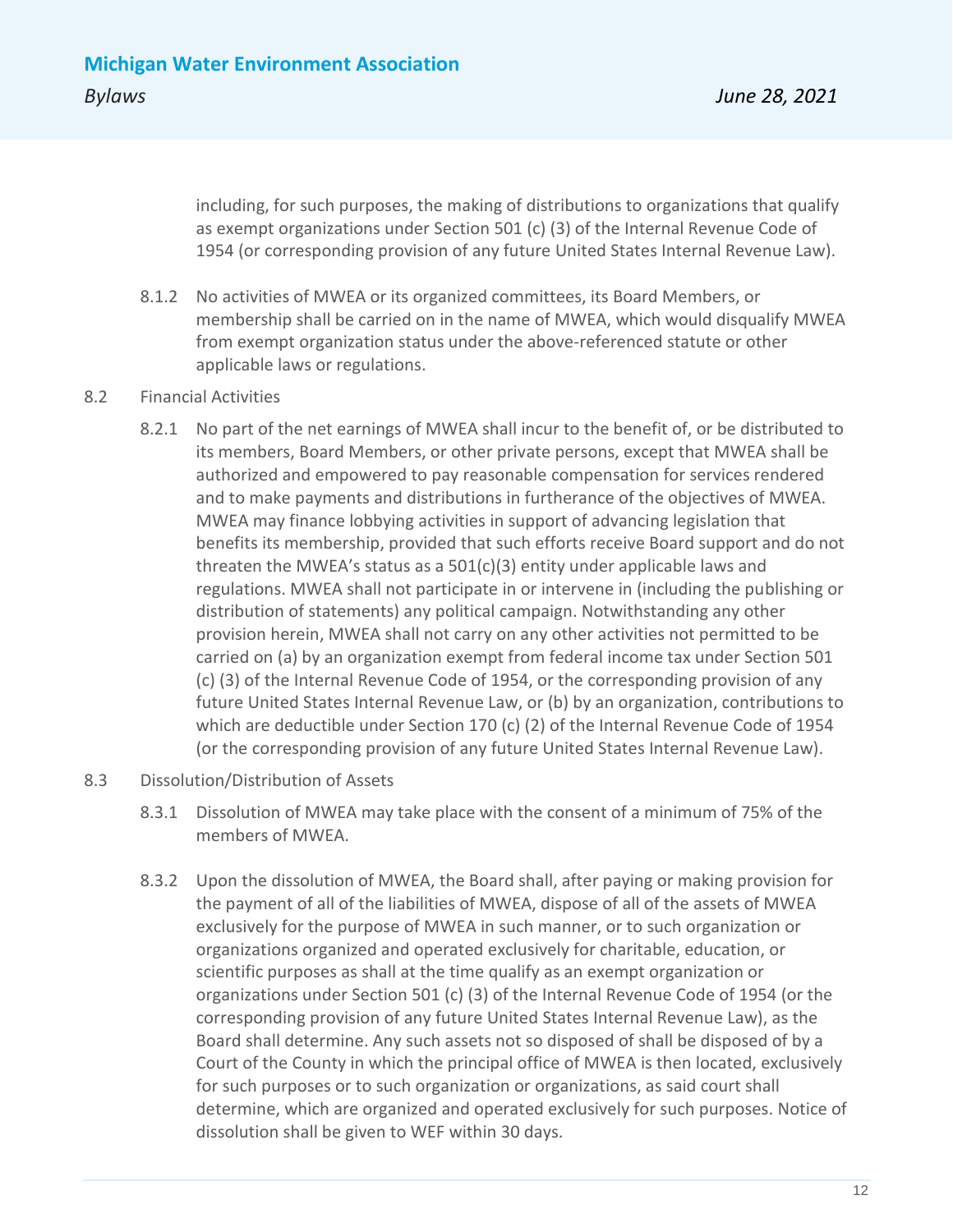# <span id="page-12-0"></span>**9. GENERAL GUIDELINES FOR STANDING AND AD-HOC COMMITTEES**

- <span id="page-12-1"></span>9.1 Committee Appointment
	- 9.1.1 Standing Committees, including details of their function and form, shall include those described in the Statements of Policy.
	- 9.1.2 Ad hoc committees appointed by the President, and approved by the Board, shall serve during the term of office of the President and shall carry out the duties set forth in their appointment. At the end of the term, these committees may be established as a Standing Committee, be extended as an ad hoc Committee for another term, or dissolve, at the discretion of the Board.

Ad Hoc Committees are formed for the purposes of performing research or investigating specific issues relevant to the Association, providing guidance on new policies or operational practices, assisting the Board with administering and managing special functions or events, or serving the Board on any other similar function that is limited in scope and duration. The Ad Hoc Committee shall have no budget other than that which may be granted directly by the Board.

# <span id="page-12-2"></span>**10. MWEA MEMBERSHIP CLASSIFICATIONS, QUALIFICATIONS, AND PRIVILEGES**

- <span id="page-12-3"></span>10.1 Membership – In General
	- 10.1.1 The Board shall establish in the Statements of Policy the persons, groups, and entities that shall be eligible to apply for MWEA membership.
	- 10.1.2 Membership classes shall include all classifications of membership established by the Board and classifications designated by WEF.
- <span id="page-12-4"></span>10.2 MWEA Membership Classifications, Qualifications, Rights, and Privileges
	- 10.2.1 The Board shall establish in the Statements of Policy the various MWEA membership classifications, qualifications, rights, and privileges and any associated requirements and conditions.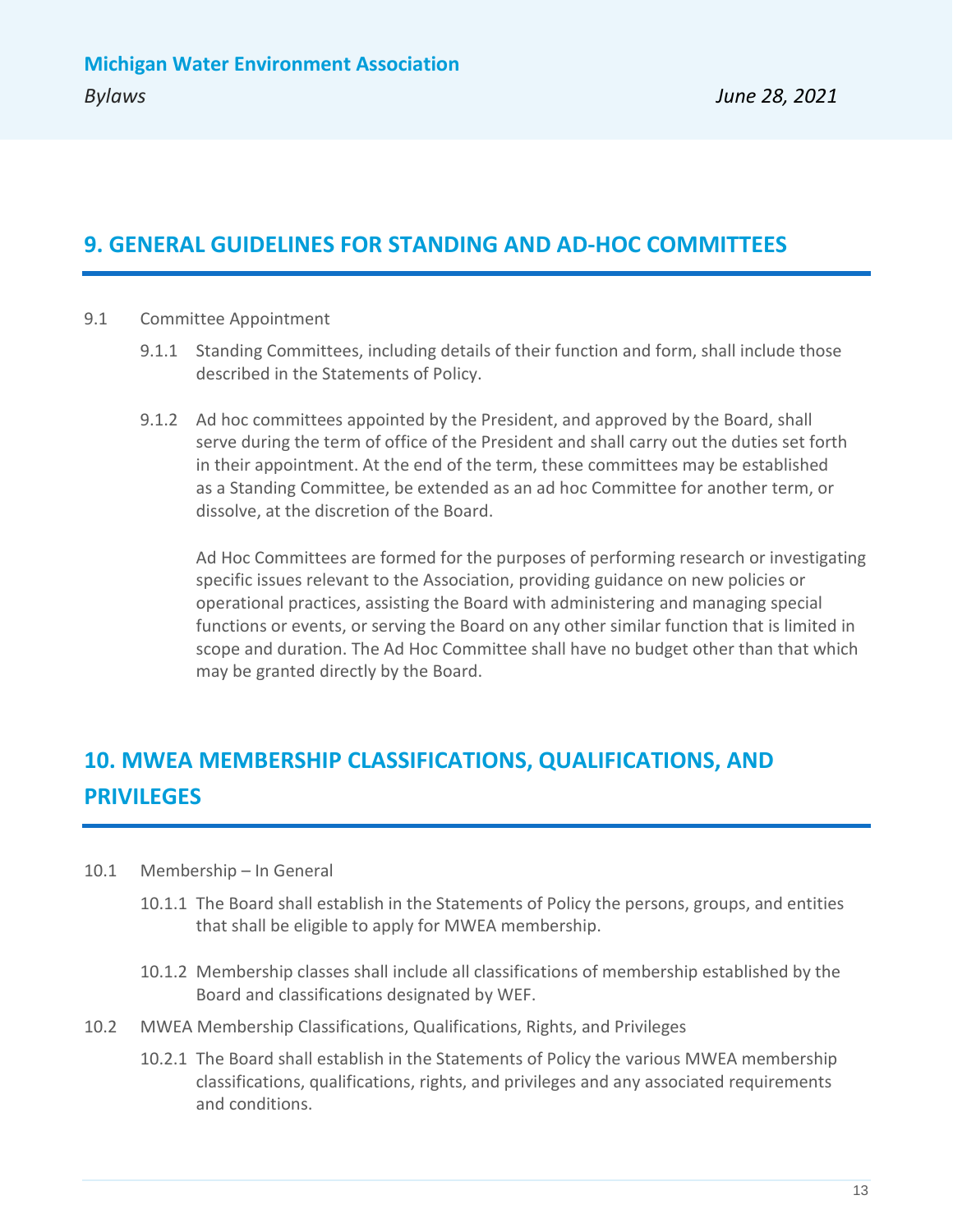<span id="page-13-0"></span>10.3 Membership Lists; Renewal

10.3.1 The Executive Director shall maintain a list of all MWEA members.

10.3.2 All members shall renew their memberships as provided by the Statements of Policy.

- <span id="page-13-1"></span>10.4 Expulsion
	- 10.4.1 Any member may be expelled from MWEA by a two-thirds majority vote taken at a duly constituted meeting of the Board for any reason found sufficient by the Board to justify the member's expulsion.

## <span id="page-13-2"></span>**11. DUES**

- <span id="page-13-3"></span>11.1 Payment of Dues
	- 11.1.1 The annual dues payable for each membership class shall be determined by the Board in the Statements of Policy.
	- 11.1.2 WEF membership dues shall be determined by the WEF Board of Trustees and shall include the current dues for MWEA and for WEF.
	- 11.1.3 The Board shall also establish billing procedures for MWEA and WEF dues, as applicable.
- <span id="page-13-4"></span>11.2 Subscription Included in Dues
	- 11.2.1 All members certified to WEF by MWEA shall be entitled to such publications of WEF as may be approved by the WEF Board of Trustees for the appropriate membership class. All members shall be entitled to the publications of MWEA as may be approved by the Board.
- <span id="page-13-5"></span>11.3 Arrears
	- 11.3.1 The Board shall establish in the Statements of Policy the procedures to be followed for any member that is delinquent in payment of applicable dues, and the consequences of failure to pay dues, including, but not limited to, suspension of membership and forfeiture of membership rights and privileges.

### <span id="page-13-6"></span>**12. AMENDMENTS TO BYLAWS**

- <span id="page-13-7"></span>12.1 Initiation
	- 12.1.1 Amendments to the Bylaws may be proposed by the Board as provided by this Section. Amendments shall be reviewed and if found to be in good order and